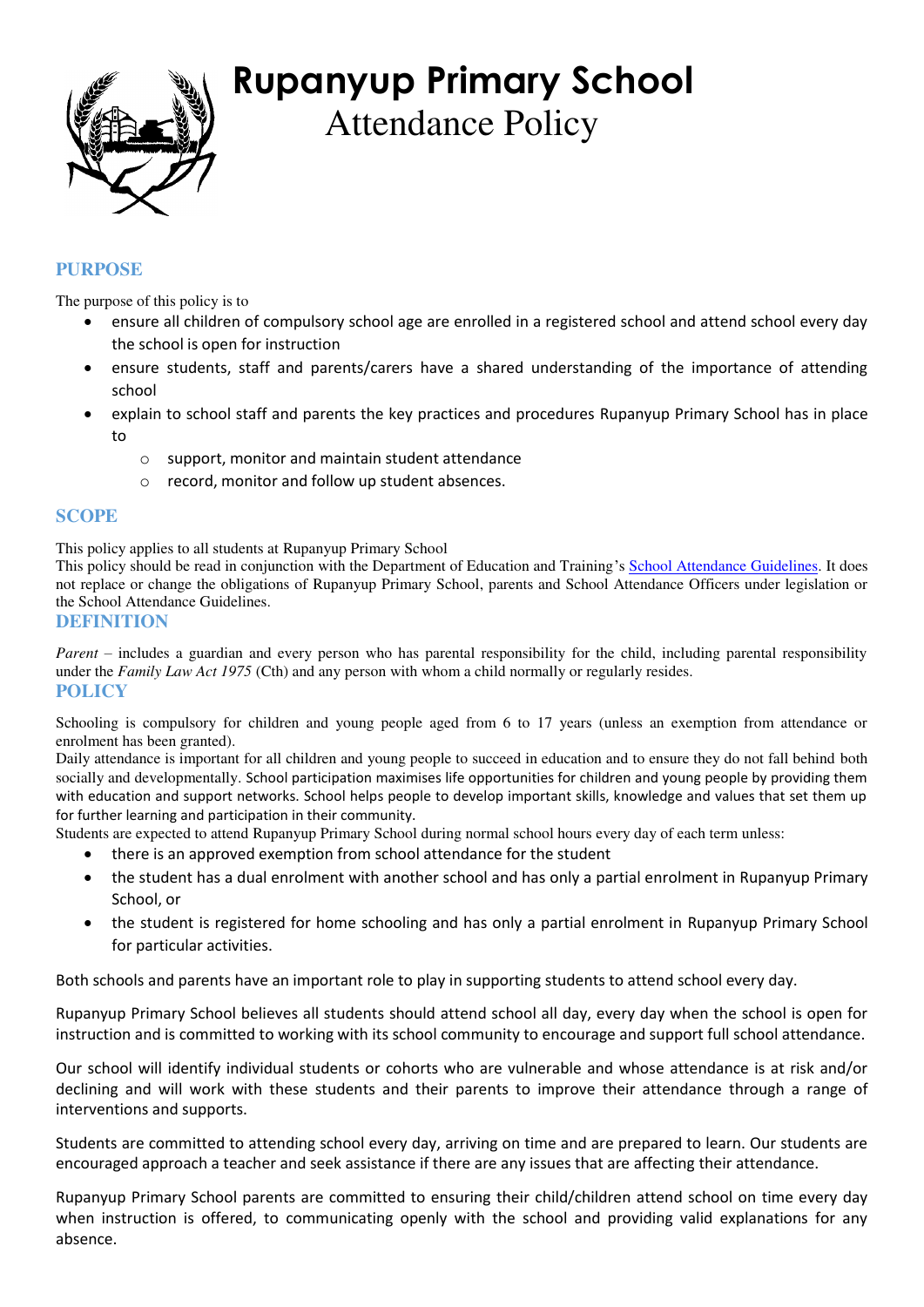Parents will communicate with the relevant staff at Rupanyup Primary School about any issues affecting their child's attendance and work in partnership with the school to address any concerns.

Parents will provide a reasonable explanation for their child's absence from school and endeavour to schedule family holidays, appointments and other activities outside of school hours.

### Recording attendance

Rupanyup Primary School must record student attendance twice per day. This is necessary to:

- meet legislative requirements
- discharge Rupanyup Primary School's duty of care for all students

Attendance will be recorded by the classroom teacher at the start of the school day and after lunch using eCASES. If students are in attendance at a school approved activity, the teacher in charge of the activity will record them as being present.

#### Recording absences

For absences where there is no exemption in place, a parent must provide an explanation on each occasion to the school. Parents should notify Rupanyup Primary School of absences by:

 contacting the office if it is an unplanned absence, or informing the classroom teacher if it is a planned absence

**If a student is absent on a particular day and the school has not been previously notified by a parent, or the absence is otherwise unexplained, Rupanyup Primary School will notify parents by telephone. Rupanyup Primary School will attempt to contact parents as soon as practicable on the same day of the unexplained absence, allowing time for the parent to respond.** 

**If contact cannot be made with the parent (due to incorrect contact details), the school will attempt to make contact with any emergency contact/s nominated on the student's file held by the school, where possible, on the day of the unexplained absence.** 

Rupanyup Primary School will keep a record of the reason given for each absence. The principal will determine if the explanation provided is a **reasonable excuse** for the purposes of the parent meeting their responsibilities under the *Education Training Reform Act 2006* and the School Attendance Guidelines.

If Rupanyup Primary School considers that the parent has provided a **reasonable excuse** for their child's absence the absence will be marked as '**excused absence**'.

If the school determines that no reasonable excuse has been provided, the absence will be marked as '**unexcused absence**'. The Principal has the discretion to accept a reason given by a parent for a student's absence. The Principal will generally excuse:

- medical and dental appointments, where out of hours appointments are not possible or appropriate
- bereavement or attendance at the funeral of a relative or friend of the student, including a student required to attend Sorry Business
- school refusal, if a plan is in place with the parent to address causes and support the student's return to school
- cultural observance if the parent/carer notifies the school in advance

If no explanation is provided by the parent within 10 school days of an absence, it will be recorded as an 'unexplained absence' and recorded on the student's file.

Parents will be notified if an absence has not been excused.

#### Managing non-attendance and supporting student engagement

Where absences are of concern due to their nature or frequency, or where a student has been absent for more than five days, Rupanyup Primary School will work collaboratively with parents, the student, and other professionals, where appropriate, to develop strategies to improve attendance, including:

- establishing an Attendance Student Support Group
- implementing a Return to School Plan
- implementing an Individual Education Plan
- implementing a Student Absence Learning Plan for students who will be absent for an extended period
- arranging for assistance from relevant external agencies or the classroom teacher.

We understand from time to time that some students will need additional supports and assistance, and in collaboration with the student and their family, will endeavour to provide this support when it is required.

# Referral to School Attendance Officer